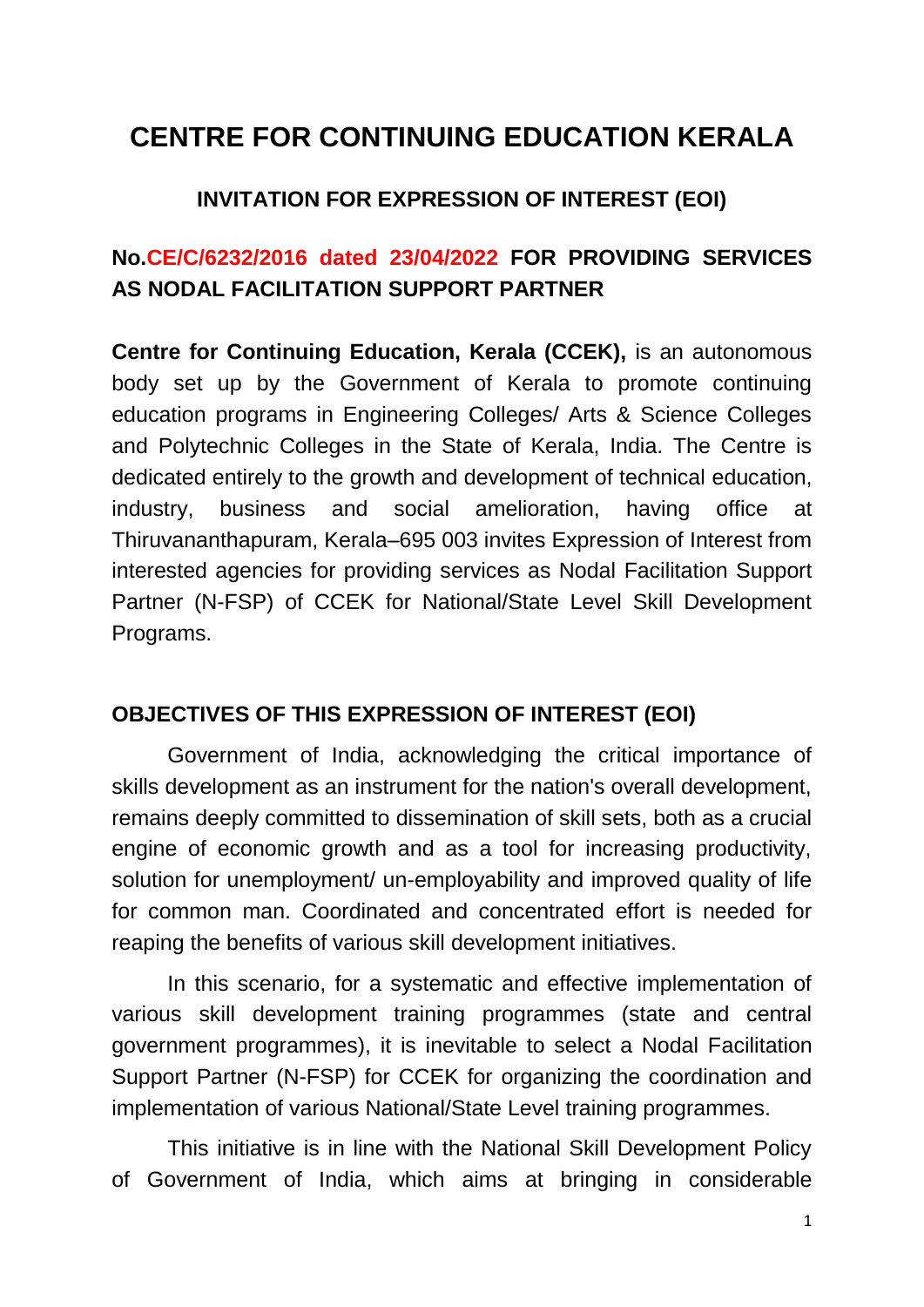improvement in the quality of the abundant resource of working age population in India.

The objective of this EoI is to solicit proposals from agencies for providing services as Nodal Facilitation Support Partner (N-FSP) of CCEK for National/State Level Skill Development programmes.

**The selected agency have to function as a Nodal Facilitation Support Partner for the co-ordination and implementation of various NSDC/CCEK programs like RPL (Recognition of Prior Leaning) programmes, Distance Education Programmes, up skilling programmes and competitive examination coaching programmes for and on behalf of CCEK.** 

The N-FSP will be responsible for setting up the CCEK/NSDC Skill Test Centers, Program centers to organize various competitive examination coaching programs, RPL (Recognition of Prior Learning) Programmes, DEP (Distance Education Programmes) and other up skilling programmes which conforms to the National Occupational Standard of NSDC in order to standardize the competencies of the unskilled or semi-skilled work forceas per the public/industry demands.

**In addition to providing the services, the Nodal Facilitation Support Partner (N-FSP) will also be responsible for enhancing the services / functionality of other skill development programmes. The EoI intends to bring out the details with respect to scope of services that are deemed necessary to share with the interested bidders.**

The hardcopy of the EoI documents including Application form, pre-qualification criteria, bidding terms and conditions will be issued from CCEK office at the address mentioned below on a payment of Rs.1,000/- (Rupees One Thousand only) towards tender document fees **from 26/04/2022 - 11 am to 16/05/2022 - 3 pm** on all working days.

Interested **NSDC Training Partners** who meet the prequalification criteria may furnish their Expression of Interest with all the necessary documents in a sealed cover along with the covering letter duly signed by an authorized signatory and a non-refundable processing